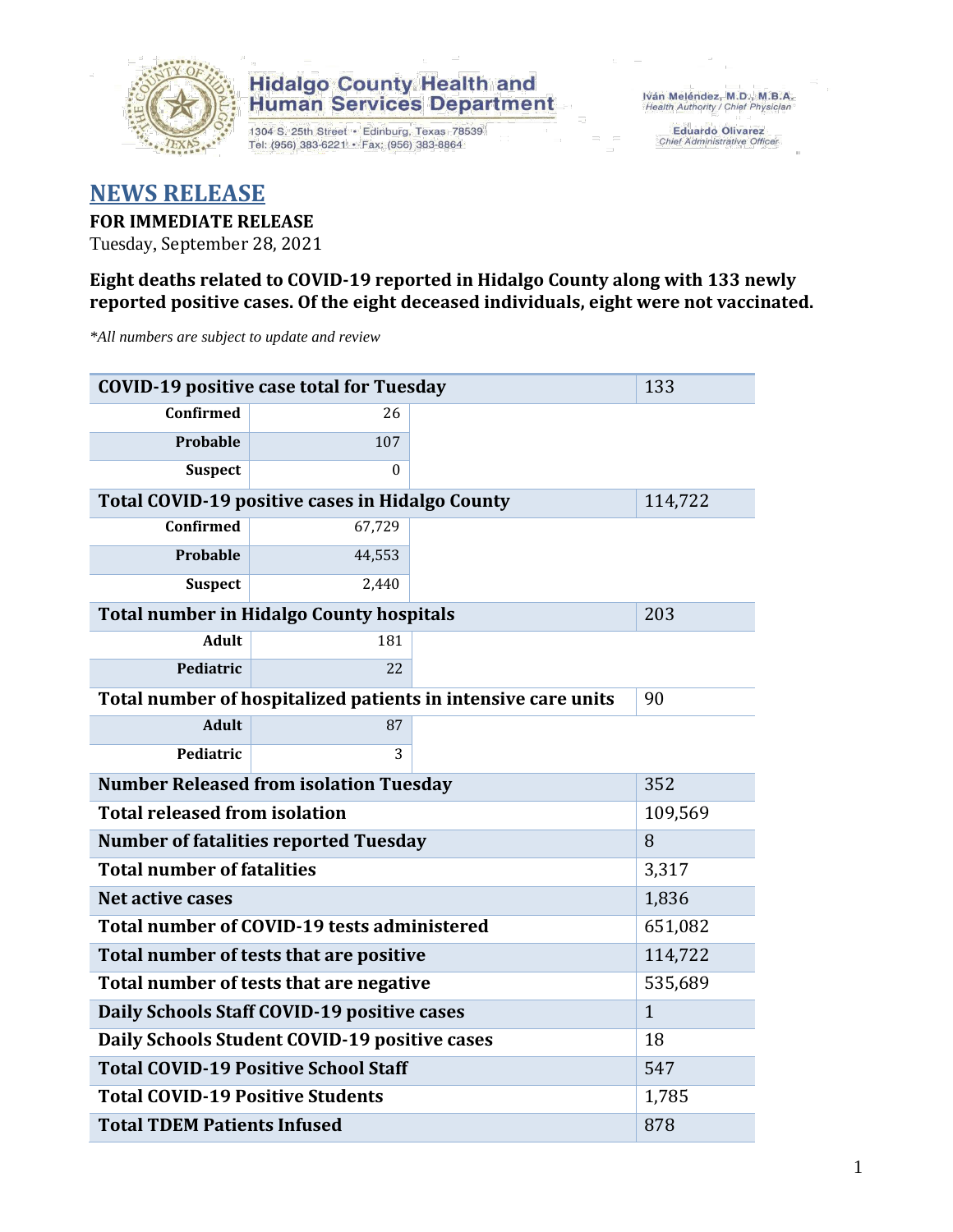

### **Hidalgo County Health and Human Services Department**

1304 S. 25th Street · Edinburg, Texas 78539 Tel: (956) 383-6221 · Fax: (956) 383-8864

Iván Meléndez, M.D., M.B.A. Health Authority / Chief Physician

Eduardo Olivarez<br>Chief Administrative Officer

*Hidalgo County uses the case status definition provided by the Texas Department of State Health Service's 2020 Epi Case Criteria Guide revised November 2020.*

- *1. Confirmed: A person who has tested positive through a molecular or PCR (oral or nasal swabs) test that looks for the presence of the virus's genetic material.*
- *2. Probable: A person who meets presumptive laboratory evidence through detection of COVID-19 by antigen test in a respiratory specimen.*
- *3. Suspect: A person who meets supported laboratory evidence through detection of specific antibodies in serum, plasma, whole body, and no prior history of being confirmed or probable case.*

*For more information of case status definition for COVID-19, please refer to:*

<https://www.dshs.state.tx.us/IDCU/investigation/epi-case-criteria-guide/2020-Epi-Case-Criteria-Guide.pdf>

|                | <b>Age Range</b> | Gender | <b>City</b>    |
|----------------|------------------|--------|----------------|
| 1              | 50s              | Female | Edinburg       |
| $\overline{2}$ | 50s              | Male   | Edinburg       |
| 3              | 40s              | Male   | Undisclosed    |
| 4              | $70+$            | Male   | McAllen        |
| 5              | 40s              | Male   | <b>Mission</b> |
| 6              | 50s              | Male   | Pharr          |
| 7              | 40s              | Male   | San Juan       |
| 8              | 70+              | Male   | San Juan       |

#### Case Breakdown by Age Group:

| <b>Age Range</b> | <b>Number of Cases</b> |
|------------------|------------------------|
| $0 - 11$         | 35                     |
| 12-19            | 21                     |
| 20s              | 14                     |
| 30 <sub>s</sub>  | 18                     |
| 40s              | 18                     |
| 50s              | 13                     |
| 60s              | 5                      |
| $70+$            | 9                      |
| Total:           | 133                    |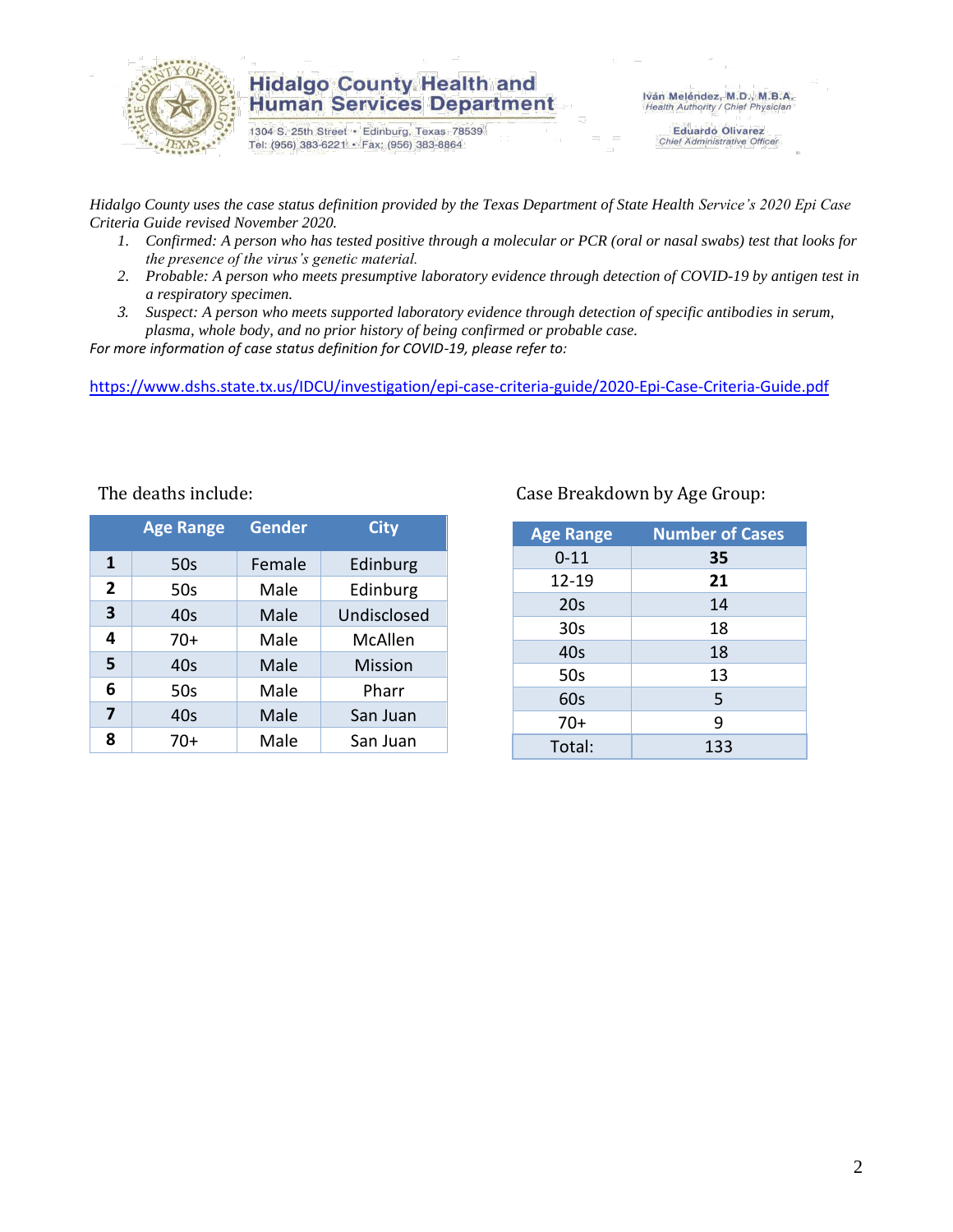

# **Hidalgo County Health and<br>Human Services Department**

1304 S. 25th Street • Edinburg, Texas 78539<br>Tel: (956) 383-6221 • Fax: (956) 383-8864

Iván Meléndez, M.D., M.B.A.<br>Health Authority / Chief Physician

Eduardo Olivarez<br>Chief Administrative Officer

### Tuesday, September 28, 2021 positive cases include:

|                         | <b>Age Range</b> | Gender    | <b>City</b> |     | <b>Age Range</b> | <b>Gender</b>                                                                                              | <b>City</b> |
|-------------------------|------------------|-----------|-------------|-----|------------------|------------------------------------------------------------------------------------------------------------|-------------|
| 1                       | 20s              | F         | Alamo       | 68  | $0 - 19$         | ${\sf M}$                                                                                                  | Mission     |
| $\mathbf{2}$            | 40s              | F         | Alamo       | 69  | $0 - 19$         | M                                                                                                          | Mission     |
| 3                       | $0 - 19$         | M         | Alton       | 70  | $0 - 19$         | M                                                                                                          | Mission     |
| 4                       | 50s              | F         | Alton       | 71  | $0 - 19$         | M                                                                                                          | Mission     |
| 5                       | $0 - 19$         | M         | Donna       | 72  | $0 - 19$         | F                                                                                                          | Mission     |
| 6                       | $0 - 19$         | M         | Donna       | 73  | $0 - 19$         | M                                                                                                          | Mission     |
| $\overline{\mathbf{z}}$ | $0 - 19$         | M         | Donna       | 74  | $0 - 19$         | $\mathsf F$                                                                                                | Mission     |
| 8                       | $0 - 19$         | F         | Donna       | 75  | $0 - 19$         | F                                                                                                          | Mission     |
| $\boldsymbol{9}$        | $0 - 19$         | ${\sf M}$ | Donna       | 76  | $0 - 19$         | $\mathsf{M}% _{T}=\mathsf{M}_{T}\!\left( a,b\right) ,\ \mathsf{M}_{T}=\mathsf{M}_{T}\!\left( a,b\right) ,$ | Mission     |
| 10                      | $0 - 19$         | F         | Donna       | 77  | $0 - 19$         | M                                                                                                          | Mission     |
| 11                      | $0 - 19$         | ${\sf M}$ | Donna       | 78  | $0 - 19$         | $\mathsf F$                                                                                                | Mission     |
| 12                      | $0 - 19$         | M         | Donna       | 79  | $0 - 19$         | M                                                                                                          | Mission     |
| 13                      | 20s              | M         | Donna       | 80  | $0 - 19$         | $\mathsf{M}% _{T}=\mathsf{M}_{T}\!\left( a,b\right) ,\ \mathsf{M}_{T}=\mathsf{M}_{T}\!\left( a,b\right) ,$ | Mission     |
| 14                      | 20s              | F         | Donna       | 81  | 20s              | F                                                                                                          | Mission     |
| 15                      | 40s              | M         | Donna       | 82  | 20s              | M                                                                                                          | Mission     |
| 16                      | 50s              | F         | Donna       | 83  | 30 <sub>s</sub>  | M                                                                                                          | Mission     |
| 17                      | 50s              | F         | Donna       | 84  | 30 <sub>s</sub>  | M                                                                                                          | Mission     |
| 18                      | 50s              | M         | Donna       | 85  | 30 <sub>s</sub>  | F                                                                                                          | Mission     |
| 19                      | $70+$            | F         | Donna       | 86  | 40s              | F                                                                                                          | Mission     |
| 20                      | $0 - 19$         | F         | Edinburg    | 87  | 40s              | F                                                                                                          | Mission     |
| 21                      | $0 - 19$         | F         | Edinburg    | 88  | 50s              | F                                                                                                          | Mission     |
| 22                      | $0 - 19$         | F         | Edinburg    | 89  | 60s              | M                                                                                                          | Mission     |
| 23                      | $0 - 19$         | F         | Edinburg    | 90  | $70+$            | $\mathsf F$                                                                                                | Mission     |
| 24                      | $0 - 19$         | F         | Edinburg    | 91  | $70+$            | M                                                                                                          | Mission     |
| 25                      | $0 - 19$         | F         | Edinburg    | 92  | $70+$            | F                                                                                                          | Mission     |
| 26                      | $0 - 19$         | M         | Edinburg    | 93  | $0 - 19$         | F                                                                                                          | Pharr       |
| 27                      | $0 - 19$         | F         | Edinburg    | 94  | $0 - 19$         | M                                                                                                          | Pharr       |
| 28                      | $0 - 19$         | F         | Edinburg    | 95  | 30 <sub>s</sub>  | F.                                                                                                         | Pharr       |
| 29                      | $0 - 19$         | F         | Edinburg    | 96  | 30 <sub>s</sub>  | $\mathsf{M}% _{T}=\mathsf{M}_{T}\!\left( a,b\right) ,\ \mathsf{M}_{T}=\mathsf{M}_{T}\!\left( a,b\right) ,$ | Pharr       |
| 30                      | $0 - 19$         | F         | Edinburg    | 97  | 30 <sub>s</sub>  | M                                                                                                          | Pharr       |
| 31                      | $0 - 19$         | M         | Edinburg    | 98  | 30 <sub>s</sub>  | $\mathsf{M}% _{T}=\mathsf{M}_{T}\!\left( a,b\right) ,\ \mathsf{M}_{T}=\mathsf{M}_{T}\!\left( a,b\right) ,$ | Pharr       |
| 32                      | 20s              | M         | Edinburg    | 99  | 30 <sub>s</sub>  | F                                                                                                          | Pharr       |
| 33                      | 20s              | ${\sf M}$ | Edinburg    | 100 | 40s              | $\mathsf{M}% _{T}=\mathsf{M}_{T}\!\left( a,b\right) ,\ \mathsf{M}_{T}=\mathsf{M}_{T}\!\left( a,b\right) ,$ | Pharr       |
| 34                      | 20s              | F         | Edinburg    | 101 | 50s              | M                                                                                                          | Pharr       |
| 35                      | 30 <sub>s</sub>  | ${\sf M}$ | Edinburg    | 102 | $70+$            | $\mathsf F$                                                                                                | Pharr       |
| 36                      | 30 <sub>s</sub>  | F         | Edinburg    | 103 | $0 - 19$         | F                                                                                                          | San Juan    |